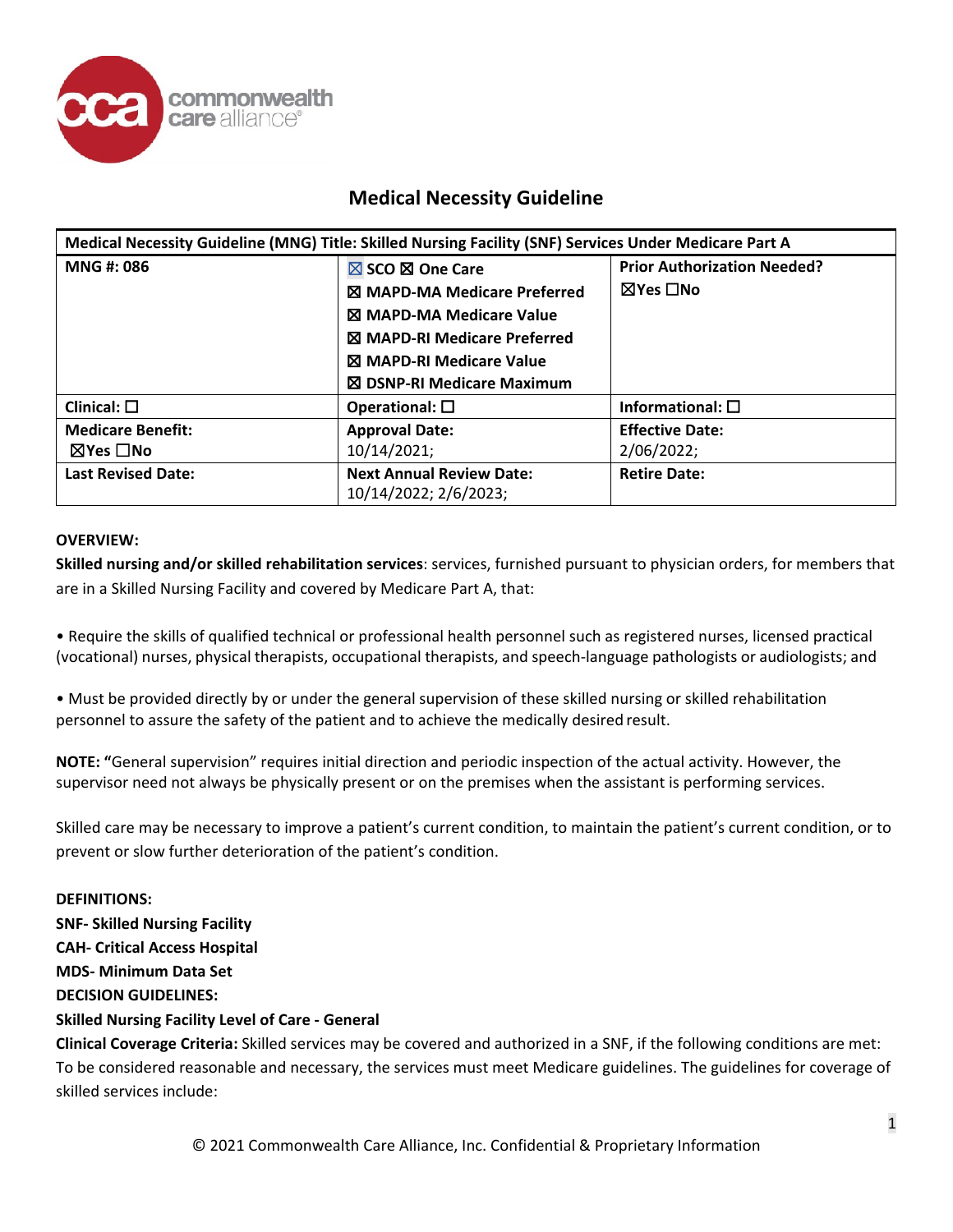

- 1. The patient requires skilled nursing services or skilled rehabilitation services, i.e., services that must be performed by or under the supervision of professional or technical personnel (see *Medicare Benefit Policy Manual*, chapter 8, "Coverage of Extended (SNF) Care Services Under Hospital Insurance", §§30.2 - 30.4); are ordered by a physician and the services are rendered for a condition for which the patient received inpatient hospital services or for a condition that arose while receiving care in a SNF for a condition for which he received inpatient hospital services;
- 2. The patient requires these skilled services on a daily basis (see §30.6); and
- 3. As a practical matter, considering economy and efficiency, the daily skilled services can be provided only on an inpatient basis in a SNF. (See §30.7.)
- 4. The services delivered are reasonable and necessary for the treatment of a patient's illness or injury, i.e., are consistent with the nature and severity of the individual's illness or injury, the individual's particular medical needs, and accepted standards of medical practice. The services must also be reasonable in terms of duration and quantity.

### **Determination of need:**

If the inherent complexity of a service prescribed for a patient is such that it can be performed safely and/or effectively only by or under the general supervision of skilled nursing or skilled rehabilitation personnel, the service is a skilled service; e.g., the administration of intravenous feedings and intramuscular injections; the insertion of suprapubic catheters; and ultrasound, shortwave, and microwave therapy treatments.

The clinician considers the nature of the service and the skills required for safe and effective delivery of that service in deciding whether a service is a skilled service. While a patient's particular medical condition is a valid factor in deciding if skilled services are needed, a patient's diagnosis or prognosis should never be the sole factor in deciding that a service is not skilled

### **Direct Skilled Nursing Services to Patients-**

Nursing services are considered skilled when they are so inherently complex that they can be safely and effectively performed only by, or under the supervision of, a registered nurse or, when provided by regulation, a licensed practical (vocational) nurse. (See 42CFR §409.32) If all other requirements for coverage under the SNF benefit are met, skilled nursing services are covered when an individualized assessment of the patient's clinical condition demonstrates that the specialized judgment, knowledge, and skills of a registered nurse or, when provided by regulation, a licensed practical (vocational) nurse are necessary. Skilled nursing services would be covered where such skilled nursing services are necessary to maintain the patient's current condition or prevent or slow further deterioration so long as the beneficiary requires skilled care for the services to be safely and effectively provided, and all other requirements for coverage under the SNF benefit are met.

A condition that would not ordinarily require skilled nursing services may nevertheless require them under certain circumstances. In such instances, skilled nursing care is necessary only when (a) the particular patient's special medical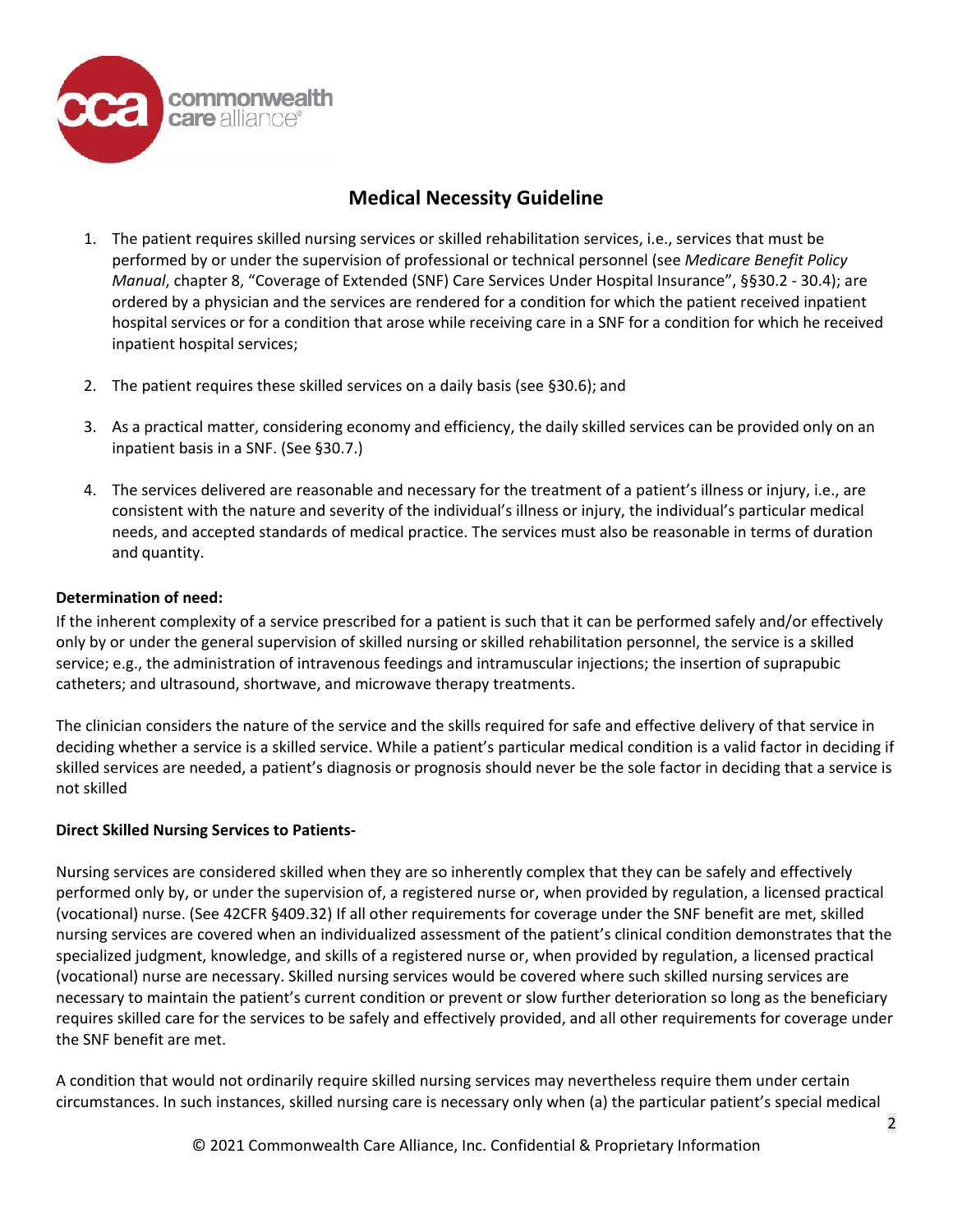

complications require the skills of a registered nurse or, when provided by regulation, a licensed practical nurse to perform a type of service that would otherwise be considered non-skilled; or (b) the needed services are of such complexity that the skills of a registered nurse or, when provided by regulation, a licensed practical nurse are required to furnish the services.

Some examples of direct skilled nursing services are:

- Intravenous or intramuscular injections and intravenous feeding;
- Enteral feeding that comprises at least 26 percent of daily calorie requirements and provides at least 501 milliliters of fluid per day;
- Naso-pharyngeal and tracheotomy aspiration;
- Insertion, sterile irrigation, and replacement of suprapubic catheters;
- Application of dressings involving prescription medications and aseptic techniques (see §30.5 forexception);

• Treatment of decubitus ulcers, of a severity rated at Stage 3 or worse, or a widespread skin disorder (see §30.5 for exception);

• Heat treatments which have been specifically ordered by a physician as part of active treatment and which require observation by skilled nursing personnel to evaluate the patient's progress adequately (see §30.5 for exception);

• Rehabilitation nursing procedures, including the related teaching and adaptive aspects of nursing, that are part of active treatment and require the presence of skilled nursing personnel; e.g., the institution and supervision of bowel and bladder training programs;

• Initial phases of a regimen involving administration of medical gases such as bronchodilator therapy;and

• Care of a colostomy during the early post-operative period in the presence of associated complications. The need for skilled nursing care during this period must be justified and documented in the patient's medical record.

### **Direct Skilled Therapy Services to Patients-**

Include skilled physical therapy, occupational therapy, and speech/language pathology therapy.

Coverage for such skilled therapy services is not dependent on the presence or absence of a beneficiary's potential for improvement from therapy services, but rather on the beneficiary's need for skilled care. Therapy services are considered skilled when they are so inherently complex that they can be safely and effectively performed only by, or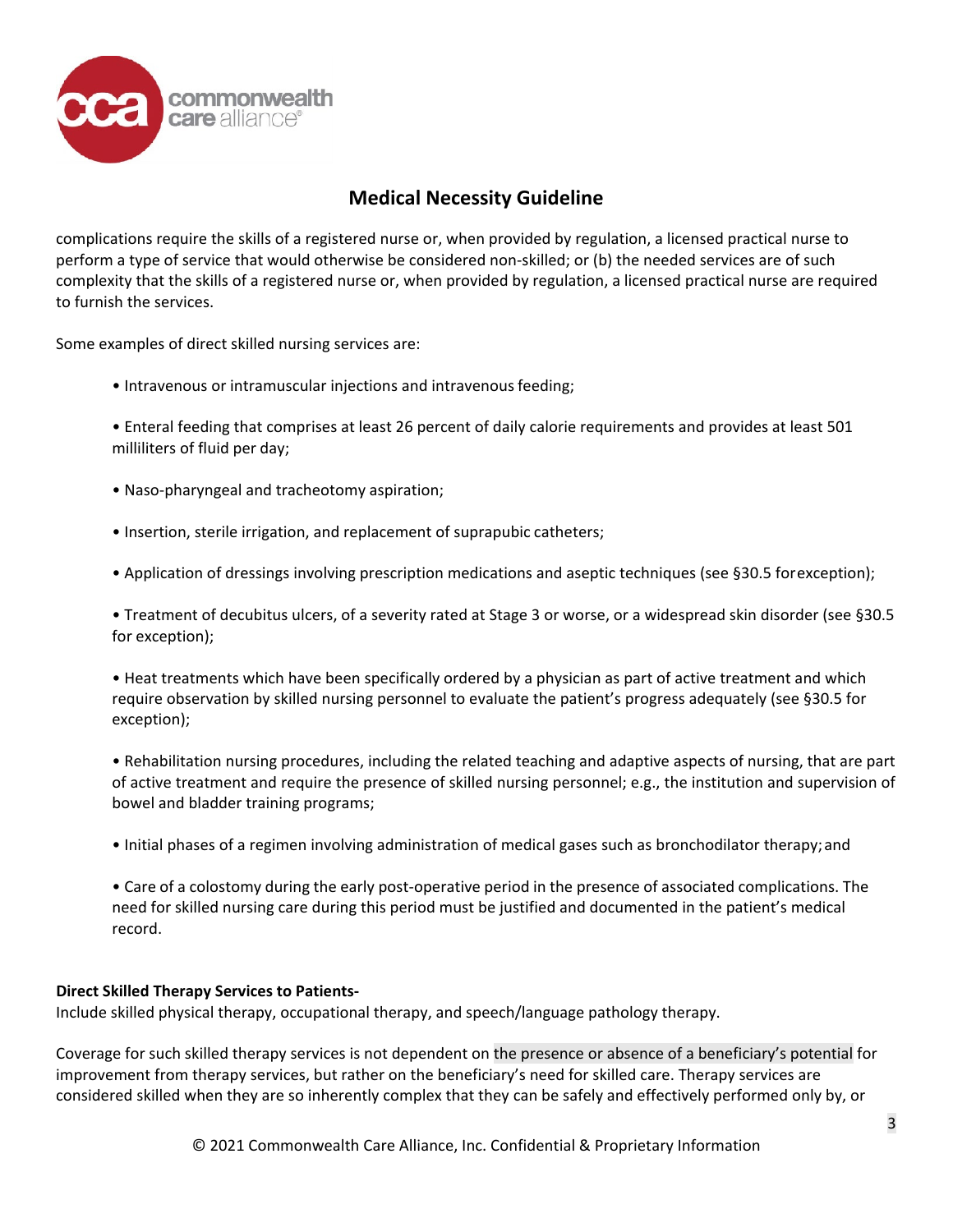

under the supervision of, a qualified therapist. (See 42CFR §409.32) These skilled services may be necessary to improve the patient's current condition, to maintain the patient's current condition, or to prevent or slow further deterioration of the patient's condition.

If all other requirements for coverage under the SNF benefit are met, such skilled therapy services are covered when an individualized assessment of the patient's clinical condition demonstrates that the specialized judgment, knowledge, and skills of a qualified therapist are necessary for the performance of the rehabilitation services.

- 1. The services must be directly and specifically related to an active written treatment plan that is based upon an initial evaluation performed by a qualified therapist after admission to the SNF and prior to the start of therapy services in the SNF that is approved by the physician after any needed consultation with the qualified physical therapist. In those cases where a beneficiary is discharged during the SNF stay and later readmitted, an initial evaluation must be performed upon readmission to the SNF, prior to the start of therapy services in the SNF;
- 2. The services must be provided with the expectation, based on the assessment made by the physician of the patient's restoration potential, that the condition of the patient will improve materially in a reasonable and generally predictable period of time; or, the services must be necessary for the establishment of a safe and effective maintenance program; or, the services must require the skills of a qualified therapist for the performance of a safe and effective maintenance program.
- 3. The services must be considered under accepted standards of medical practice to be specific and effective treatment for the patient's condition; and,
- 4. The services must be reasonable and necessary for the treatment of the patient's condition; this includes the requirement that the amount, frequency, and duration of the services must be reasonable.
- 5. Combined Rehabilitation services must be provided 1 2 hours per day 5 days per week. If member has been refusing rehab approve for a shorter timeframe and request documentation of member's participation.

### **Services Provided on an Inpatient Basis as a "Practical Matter"**

In determining whether the daily skilled care needed by an individual can, as a "practical matter," only be provided in a SNF on an inpatient basis, the clinician considers the individual's physical condition and the availability and feasibility of using more economical alternative facilities or services.

As a "practical matter," daily skilled services can be provided only in a SNF if they are not available on an outpatient basis in the area in which the individual resides or transportation to the closest facility wouldbe:

- An excessive physical hardship;
- Less economical; or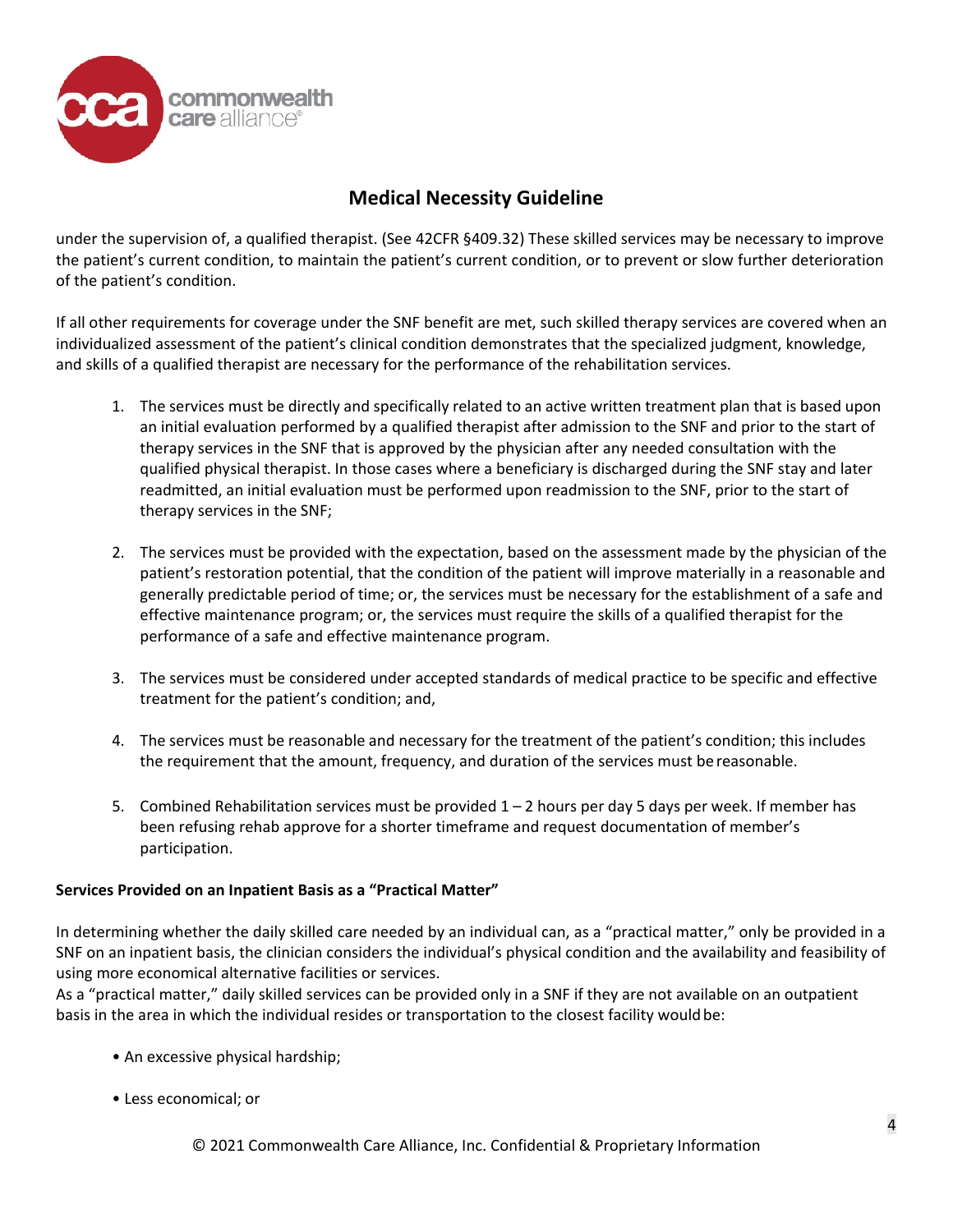

• Less efficient or effective than an inpatient institutional setting.

The availability of capable and willing family or the feasibility of obtaining other assistance for the patient at home should be considered. Even though needed daily skilled services might be available on an outpatient or home care basis, as a practical matter, the care can be furnished only in the SNF if home care would be ineffective because the patient would have insufficient assistance at home to reside there safely.

### **LIMITATIONS/EXCLUSIONS:**

If any one of the four factors is not met, a stay in a SNF, even though it might include the delivery of some skilled services, may not be covered.

For CCA to render payment for skilled services provided to a beneficiary during a SNF Part A stay, the facility must complete an MDS.

The member must also have been transferred to a participating SNF within 30 days after discharge from the hospital, unless the exception in §20.2.2 Exceptions to Eligibility Rule for Persons Who Have ESRD applies. In addition, the beneficiary must require SNF care for a condition that was treated during the qualifying hospital stay, or for a condition that arose while in the SNF for treatment of a condition for which the beneficiary was previously treated in the hospital.

Skilled nursing services or skilled rehabilitation services (or a combination of these services) must be needed and provided on a "daily basis," i.e., on essentially a 7-days-a-week basis. A patient whose inpatient stay is based solely on the need for skilled rehabilitation services would meet the "daily basis" requirement when they need and receive those services on at least 5 days a week. (If therapy services are provided less than 5 days a week, the "daily" requirement would not be met.) If member has been refusing rehab approve for a shorter timeframe and request documentation of member's participation.

Covered SNF services include post-hospital SNF services for which benefits are provided under Part A other than the following:

• Physician services, physician assistant services, nurse practitioner and clinical nurse specialist services, certified mid-wife services, qualified psychologist services, certified registered nurse anesthetist services, certain dialysisrelated services, erythropoietin (EPO) for certain dialysis patients, hospice care related to a terminal condition, ambulance trips that convey a beneficiary to the SNF for admission or from the SNF following discharge, ambulance transportation related to dialysis services, certain services involving chemotherapy and its administration, radioisotope services, and certain customized prosthetic devices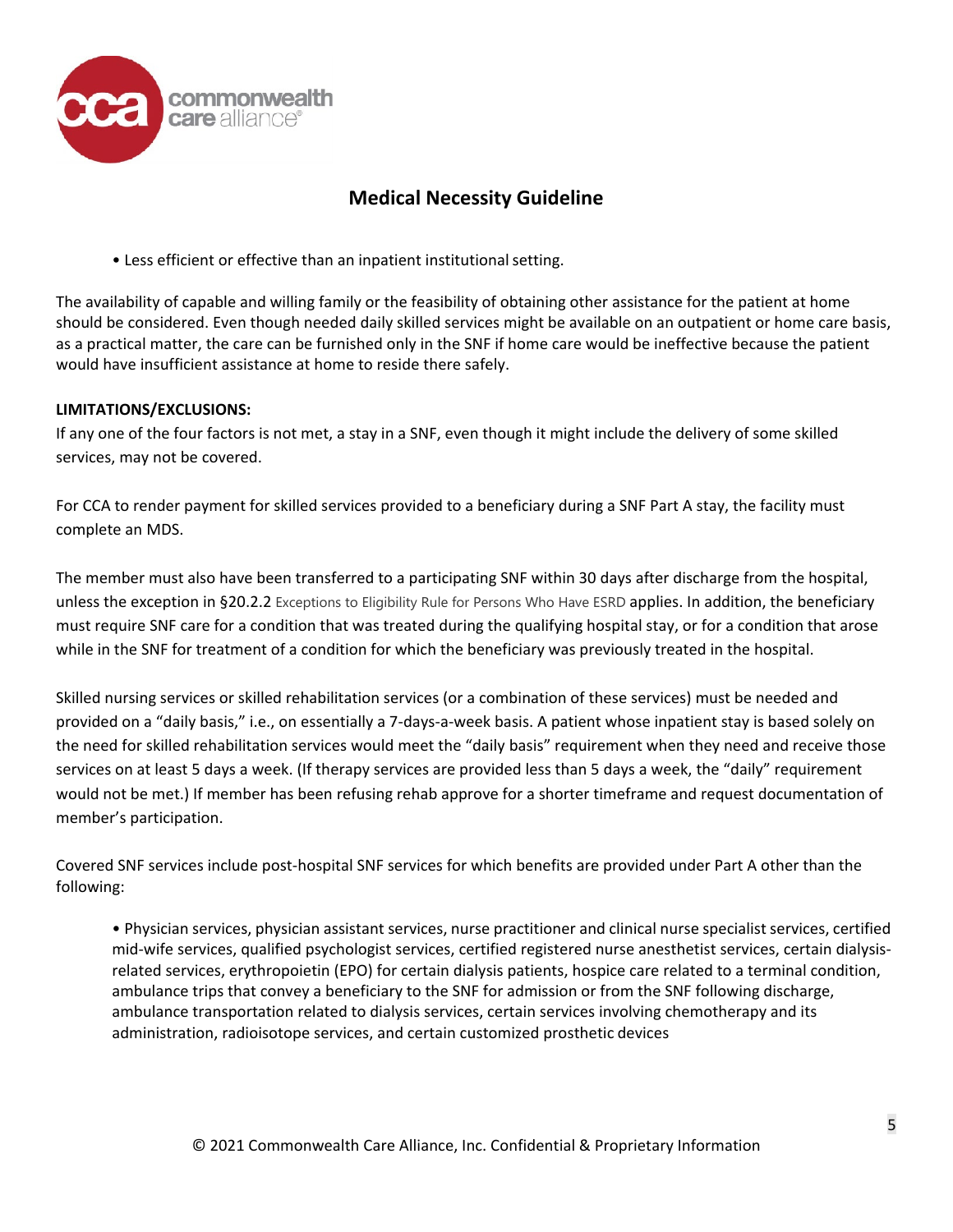

Certain additional outpatient hospital services (along with ambulance transportation that convey a beneficiary to a hospital or CAH to receive the additional services) are excluded from coverage and are billed separately. The additional services are:

- Blood products used in blood transfusions
- Dialysis
- Hospice Service (please see Hospice Payment Policy)
- Modified barium swallow
- MRI/CT Scan
- Orthotic or prosthetic equipment
- Physician extenders
- Professional charges for services rendered by physicians
- Radiation therapy/chemotherapy
- Specialized/customized DME (typical high-priced DME items that are excluded):
- CPM machine
- Respiratory assist device
- Ventilator
- Non-powered advanced pressure reduction overlay
- Powered pressure reducing Air Mattress
- Powered air flotation bed loss air therapy
- Special wheel chairs
- Total parenteral nutrition (TPN)
- Transportation (ambulance or chair van) excluded only for the following services:
- Cardiac catheterizations
- Chemotherapy services
- Computerized axial tomography
- Dialysis
- Magnetic resonance imaging
- Ambulatory surgery involving use of operating room
- **Emergency services**
- Radiation therapy
- Angiography
- Lymphatic and venous procedures
- Ultrasound
- Ventilator
- Authorized IV Insertion by contracted providers.
- Wound Vacuums

There must be specific evidence that daily skilled nursing or skilled rehabilitation services are required and received if: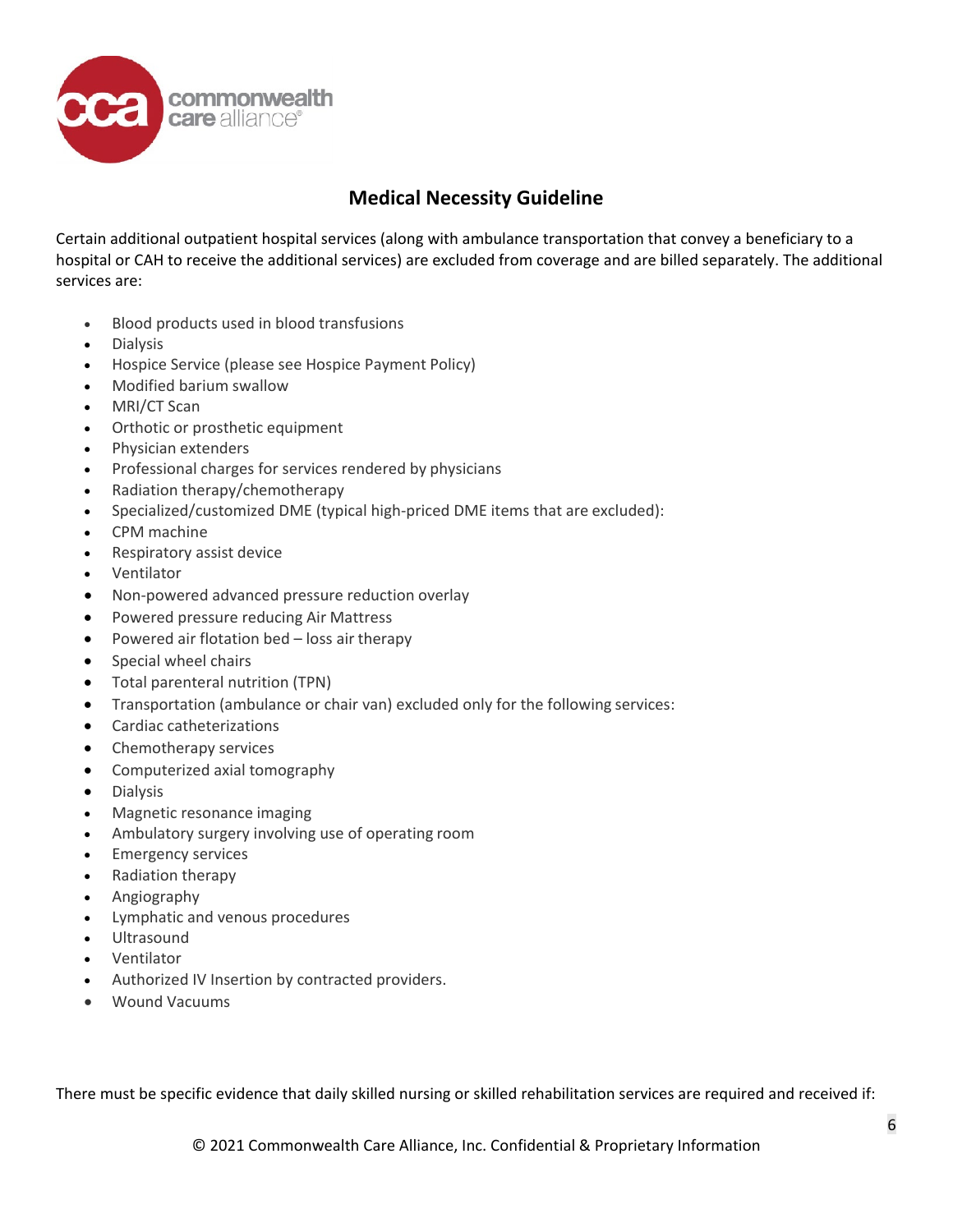

- The primary service needed is oral medication; or
- The patient is capable of independent ambulation, dressing, feeding, and hygiene.

### **Concurrent Reviews:**

Occur every 7 days by a CCA Clinician conducting weekly collaboration with facility case manager to discuss current plan of care and discharge planning. This will include review of clinical documentation to determine continued need for Skilled Nursing Facility services under Medicare Part A:

- 1. The patient requires skilled nursing services or skilled rehabilitation services, i.e., services that must be performed by or under the supervision of professional or technical personnel (see *Medicare Benefit Policy Manual*, chapter 8, "Coverage of Extended (SNF) Care Services Under Hospital Insurance", §§30.2 - 30.4); are ordered by a physician and the services are rendered for a condition for which the patient received inpatient hospital services or for a condition that arose while receiving care in a SNF for a condition for which he received inpatient hospital services;
- 2. The patient requires these skilled services on a daily basis (see §30.6); and
- 3. As a practical matter, considering economy and efficiency, the daily skilled services can be provided only on an inpatient basis in a SNF. (See §30.7.)
- 4. The services delivered are reasonable and necessary for the treatment of a patient's illness or injury, i.e., are consistent with the nature and severity of the individual's illness or injury, the individual's particular medical needs, and accepted standards of medical practice. The services must also be reasonable in terms of duration and quantity.

### **Nonskilled Supportive or Personal Care Services**

The following services are not skilled services unless rendered under circumstances detailed in §§30.2:

- Administration of routine oral medications, eye drops, and ointments (the fact that patients cannot be relied upon to take such medications themselves or that State law requires all medications to be dispensed by a nurse to institutional patients would not change this service to a skilled service);
- General maintenance care of colostomy and ileostomy;
- Routine services to maintain satisfactory functioning of indwelling bladder catheters (this would include emptying and cleaning containers and clamping the tubing);
- Changes of dressings for uninfected post-operative or chronicconditions;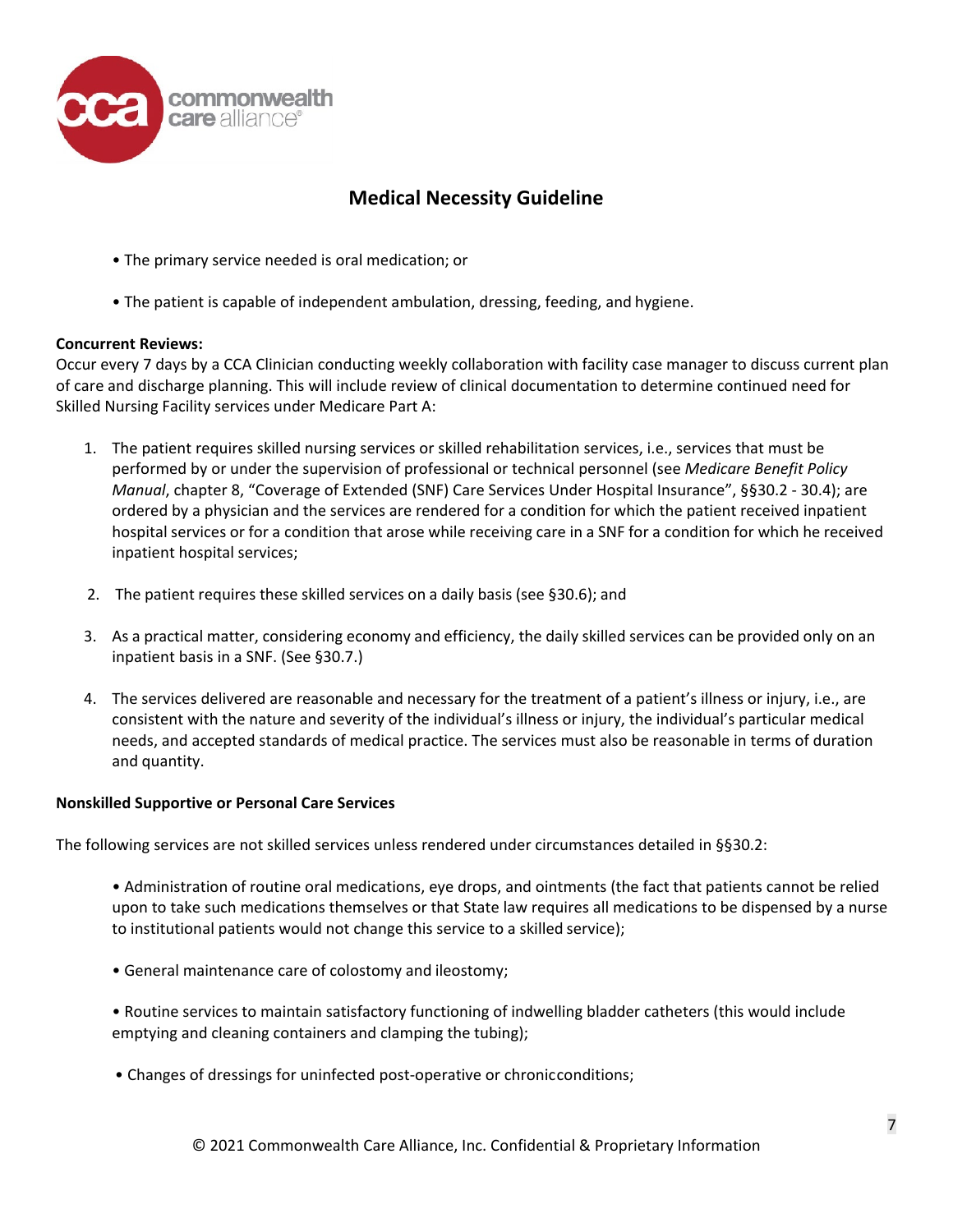

- Prophylactic and palliative skin care, including bathing and application of creams, or treatment of minor skin problems;
- Routine care of the incontinent patient, including use of diapers and protective sheets;

• General maintenance care in connection with a plaster cast (skilled supervision or observation may be required where the patient has a preexisting skin or circulatory condition or requires adjustment of traction);

- Routine care in connection with braces and similar devices;
- Use of heat as a palliative and comfort measure, such as whirlpool or steampack;

• Routine administration of medical gases after a regimen of therapy has been established (i.e., administration of medical gases after the patient has been taught how to institute therapy);

- Assistance in dressing, eating, and going to the toilet;
- Periodic turning and positioning in bed; and

• General supervision of exercises, which have been taught to the patient and the performance of repetitious exercises that do not require skilled rehabilitation personnel for their performance. (This includes the actual carrying out of maintenance programs where the performances of repetitive exercises that may be required to maintain function do not necessitate a need for the involvement and services of skilled rehabilitation personnel. It also includes the carrying out of repetitive exercises to improve gait, maintain strength or endurance; passive exercises to maintain range of motion in paralyzed extremities which are not related to a specific loss of function; and assistive walking.) (See Medicare Benefit Policy Manual, Chapter 1, "Inpatient Hospital Services.")

A service is not considered a skilled nursing service merely because it is performed by or under the direct supervision of a nurse. If a service can be safely and effectively performed (or self-administered) by an unskilled person, the service cannot be regarded as a skilled nursing service although a nurse actually provides the service. Similarly, the unavailability of a competent person to provide a nonskilled service, regardless of the importance of the service to the patient, does not make it a skilled service when a nurse provides the service.

Skilled services shall be limited to 100 days per benefit period. In the infrequent situation where the patient has been discharged from the hospital to his or her home more than 60 days before he or she is ready to begin a course of deferred care in a SNF, a new spell of illness begins with the day the beneficiary enters the SNF thereby generating another 100 days of extended care benefits (see Pub. 100-01, Medicare General Information, Eligibility, and Entitlement Manual, Chapter 3, section 10.4.1). Another qualifying hospital stay would not be required, providing the care furnished is clearly related to a hospital stay in the previous spell of illness and represents care for which the need was predicted at the time of discharge from such hospital stay.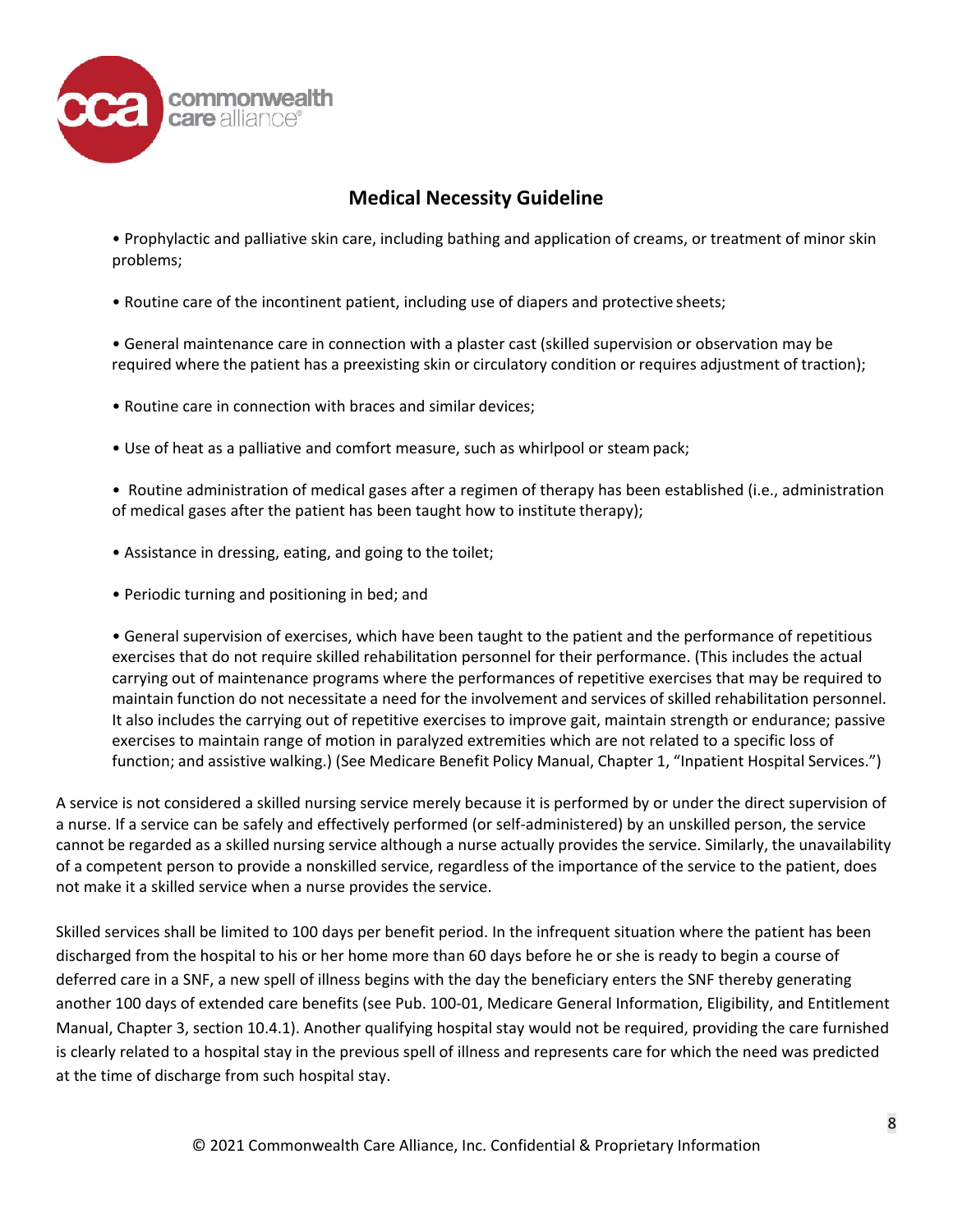

#### **AUTHORIZATION:**

All level of care determinations prior to, and during a member's admission to an Extended Care Facility are made at the discretion of Commonwealth Care Alliance clinical staff and/or those designated and authorized by Commonwealth Care Alliance to direct member care. Prior authorization is required for skilled nursing and skilled rehabilitation services in a SNF. It is expected that the documentation in the patient's medical record will reflect the need for the skilled services provided. Although the presence of appropriate documentation is not, in and of itself, an element of the definition of a "skilled" service, such documentation serves as the means by which a provider would be able to establish and a clinician would be able to confirm that skilled care is, in fact, needed and received in a given case. The patient's medical record is also expected to provide important communication among all members of the care team regarding the development, course, and outcomes of the skilled observations, assessments, treatment, and training performed. The documentation in the patient's medical record should illustrate the degree to which the patient is accomplishing the goals as outlined in the care plan. In this way, the documentation will serve to demonstrate why a skilled service is needed.

### **REGULATORY NOTES:**

CMS Publication 100-02, *Medicare Benefit Policy Manual*[, Chapter 8, "Coverage of Extended \(SNF\) Care Services Under](https://www.cms.gov/Regulations-and-Guidance/Guidance/Manuals/Downloads/bp102c08pdf.pdf) [Hospital Insurance"](https://www.cms.gov/Regulations-and-Guidance/Guidance/Manuals/Downloads/bp102c08pdf.pdf)

### **RELATED REFERENCES:**

#### **ATTACHMENTS:**

| <b>EXHIBIT A:</b> | 42CFR §409.32                                                           |
|-------------------|-------------------------------------------------------------------------|
| <b>EXHIBIT B</b>  | Medicare Benefit Policy Manual, Chapter 1, "Inpatient Hospital Service" |

#### **REVISION LOG:**

| <b>REVISION</b><br><b>DATE</b> | <b>DESCRIPTION</b> |
|--------------------------------|--------------------|
|                                |                    |
|                                |                    |
|                                |                    |

#### **Disclaimer:**

This Medical Necessity Guideline is not a rigid rule. As with all CCA's criteria, the fact that a member does not meet these criteria does not, in and of itself, indicate that no coverage can be issued for these services. Providers are advised, however, that if they request services for any member who they know does not meet our criteria, the request should be accompanied by clear and convincing documentation of medical necessity. The preferred type of documentation is the